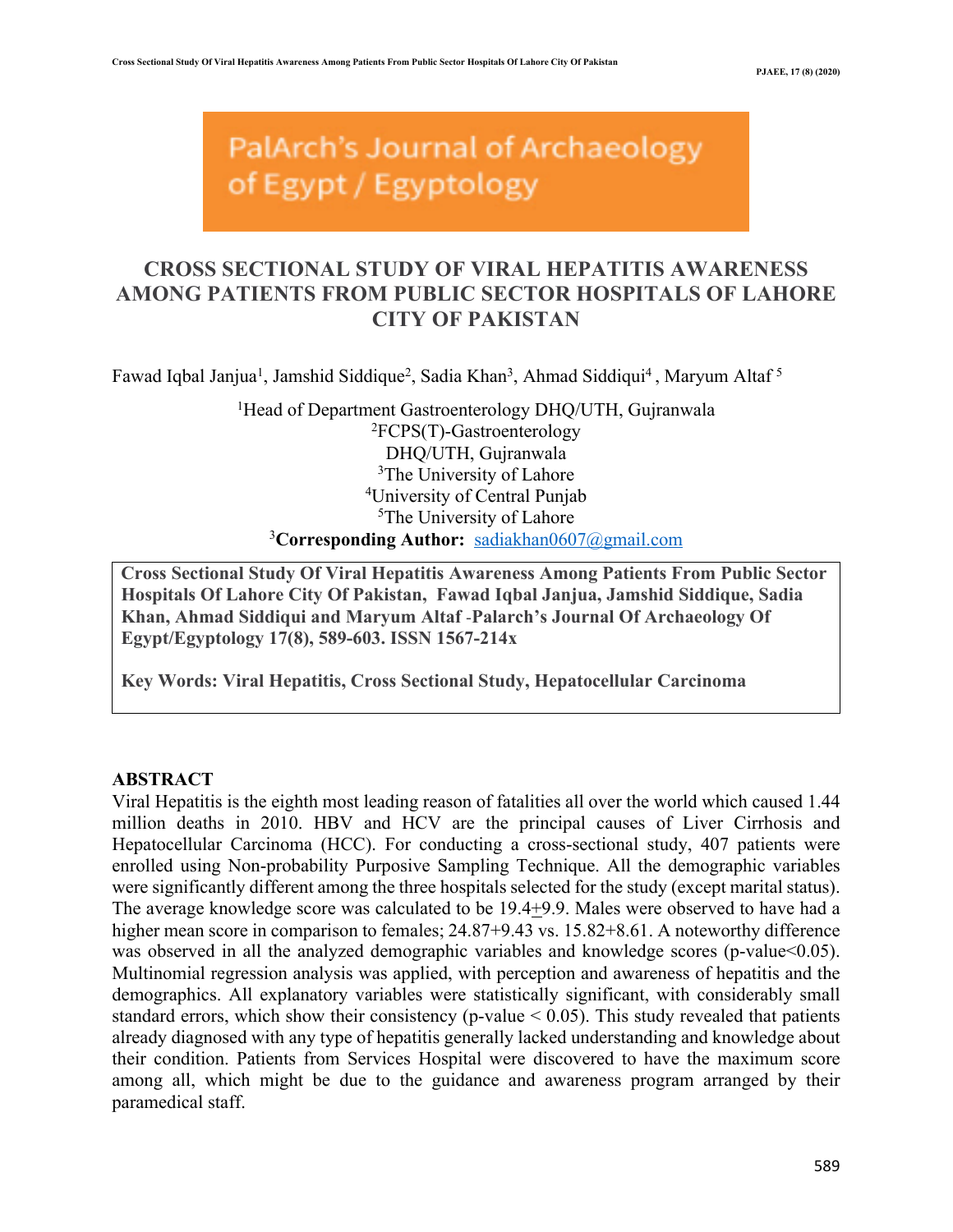### **INTRODUCTION**

Hepatitis is the inflammation of liver that results due to viruses and excessive use of drugs and alcohol. In viral hepatitis a group of viruses such as Hepatitis A (virus; HAV), Hepatitis B (virus; HBV), Hepatitis C (virus; HCV), Hepatitis D (virus; HDV), Hepatitis E (virus; HEV) or Hepatitis G (virus; HGV) are involved that are epidemiologically and etiologically distinguished. The common mode of transmission of HAV and HEV is contaminated food and water. Whereas HBV, HCV and HDV are chiefly transmitted through parenteral contact with infected body fluids. $<sup>1</sup>$ </sup>

Viral Hepatitis (VH) comes eighth worldwide in the most leading causes of mortality, resulting in 1.44 million deaths in 2010. Liver Cirrhosis and Hepatocellular Carcinoma (HCC) are primarily caused by HBV and HCV. According to the World health organization (WHO) report, there are 350 million people with HBV infection and approximately 170 million people infected with  $HCV.<sup>1,2</sup>$ 

Pakistan is among the countries which have the largest growing population with high prevalence and risk factors of hepatitis.<sup>3</sup> According to the agenda of The United Nations; by 2030 they intend to eliminate the epidemics of many diseases, that also includes hepatitis, by promoting fundamental access to education in order to prevent the spread of infectious diseases such as hepatitis.<sup>4</sup> The most common clinical presentation of viral hepatitis includes fever, abdominal pain, nausea, loss of appetite, pale feces, dark urine and jaundice.<sup>3,5</sup> The most commonly used diagnostic tools for the detection of specific VH antigen or antibody include Enzyme Linked Immuno Solvent Assay (ELISA), and Molecular Assay; as in Polymerase Chain Reaction (PCR), which are used for the quantification and qualification of the disease. 5

 A few investigations have demonstrated that the awareness of hepatitis can be influenced by family income, age, awareness about the disease, education and health literacy.<sup>6,7</sup> The perceptions about the disease vary according to the individuals' occupation and characteristics. According to the study conducted in Ethiopia, inadequate knowledge score was observed among health professionals and students.8 Studies completed in USA and China broadly cover the knowledge score with age, gender, study site and earlier HCV treatment.<sup>7,9</sup> Lack of awareness was observed in Pakistani population.<sup>10</sup>

However, insufficient data is available regarding the understanding of viral hepatitis among the patients suffering from different forms of hepatitis. The aim of present study is to estimate the perception about viral hepatitis and to identify possible gaps and strengths.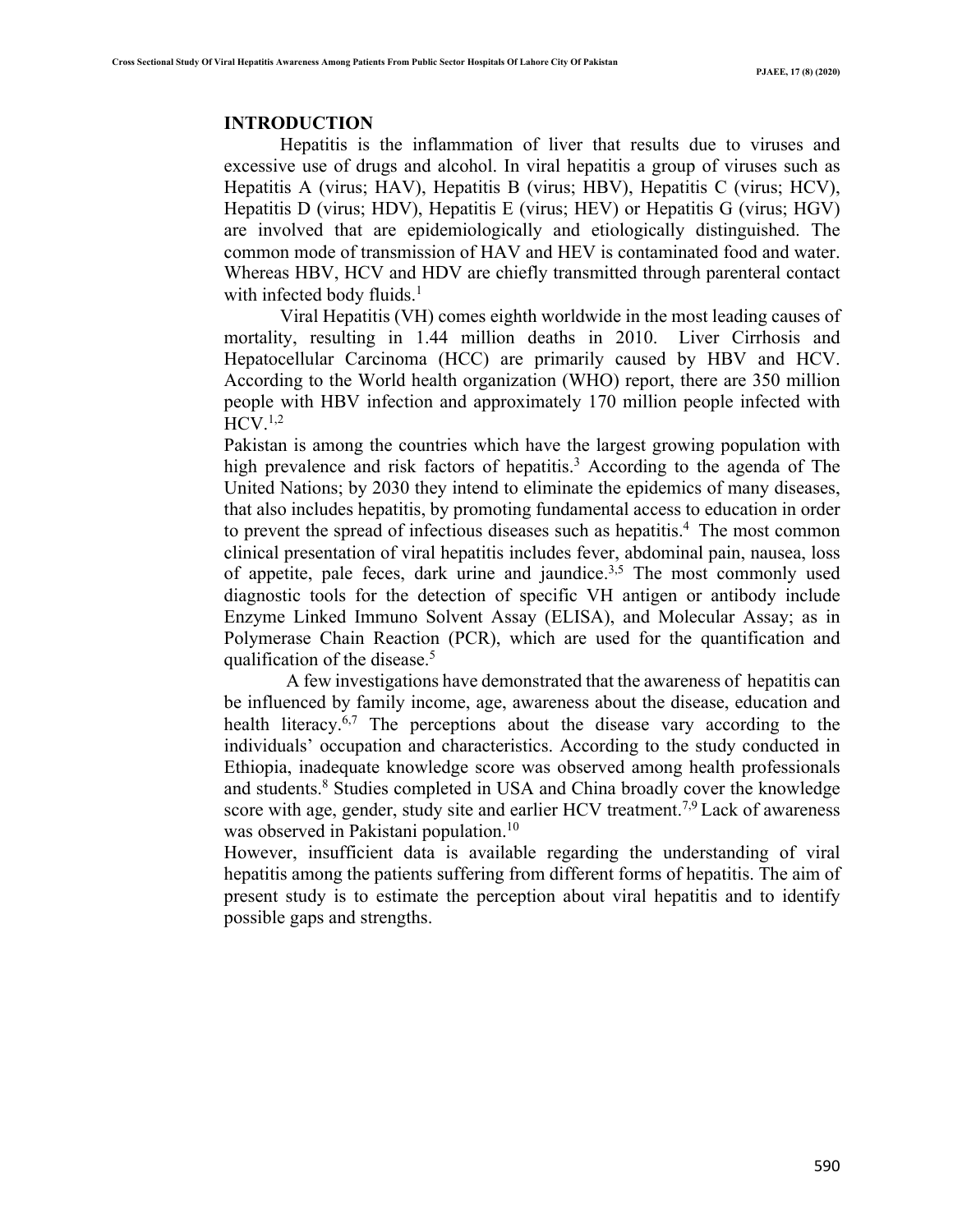#### **METHODOLOGY**

### *POPULATION STUDIED*

This was a cross-sectional study conducted from December 2018 to April 2019, where a sample size of 407 was calculated with 95% confidence interval, margin of error was 0.7 and mean score of perception was  $25.3 \pm 7.2$ <sup>3</sup>. A nonprobability purposive sampling technique was used in which every subject meeting the criteria of inclusion was selected until the required sample size was achieved in this setting. Individuals were previously informed about the study and the eligibility criteria for participants was: both genders, more than 18 years of age, free from psychoactive drug use, agreement to inclusion, and signed, informed consent. The local ethical committee (The University of Lahore) approved the study (IRB-UOL-FAHS/00307A). A total of 407 questionnaires of knowledge regarding hepatitis was obtained from three public sector hospitals in Lahore i.e.: (1) Mayo Hospital; comprising 153 patients both indoor and outdoor, (2) Services Hospital; comprising 145, both indoor and outdoor patients and (3) Jinnah Hospital; comprising 109 both indoor and outdoor patients. These individuals included in the study were only those with acute or chronic cases of viral hepatitis. Interviewers collected data from indoor and outdoor departments and only applied the questionnaires to those who agreed to participate.

### *DATA COLLECTION TOOL*

The questionnaire was composed of two parts: (1) Social-demographic Characteristics; and (2) Perception and Awareness of Viral Hepatitis. Socialdemographic characteristics included gender, age, education level, monthly family income, marital status, number of people in the family, and the type of hepatitis (acute/ chronic).

Viral hepatitis perception was evaluated by the participants' understanding of the proposed questions. The questionnaire was composed of nine groups covering aspects about viral hepatitis including general information, transmission, prevention, clinical manifestations, risk factors, and complications. The initial version of the questionnaire was structured in Brazilian Portuguese language and was developed from a questionnaire applied in a previous study<sup>3,11</sup>. The filled questionnaire was then piloted with 40 respondents for its acceptability and consistency. Participants were interviewed face-to-face. At the end of the interview, the correct answers were shown to each volunteer.

### *SCORE OF KNOWLEDGE*

A net Viral Hepatitis Perception score was created based on the average of correct answers of all participants' responses (19.4). The perception was divided in two scores; "low" (0-19 correct answers) and "desirable" (20-48 correct answers). Associations between socio demographic characteristics and perception were also evaluated. Awareness has been categorized into parameters such as general aspects, risk, diagnosis, symptoms, transmission, complications and prevention.<sup>3,11</sup>

### *Statistical analysis*

Descriptive statistics were generated for the responses. The chi-squared test, ANOVA and t-test for independence were used to compare categorical and continuous variables respectively among the perception score groups. The variables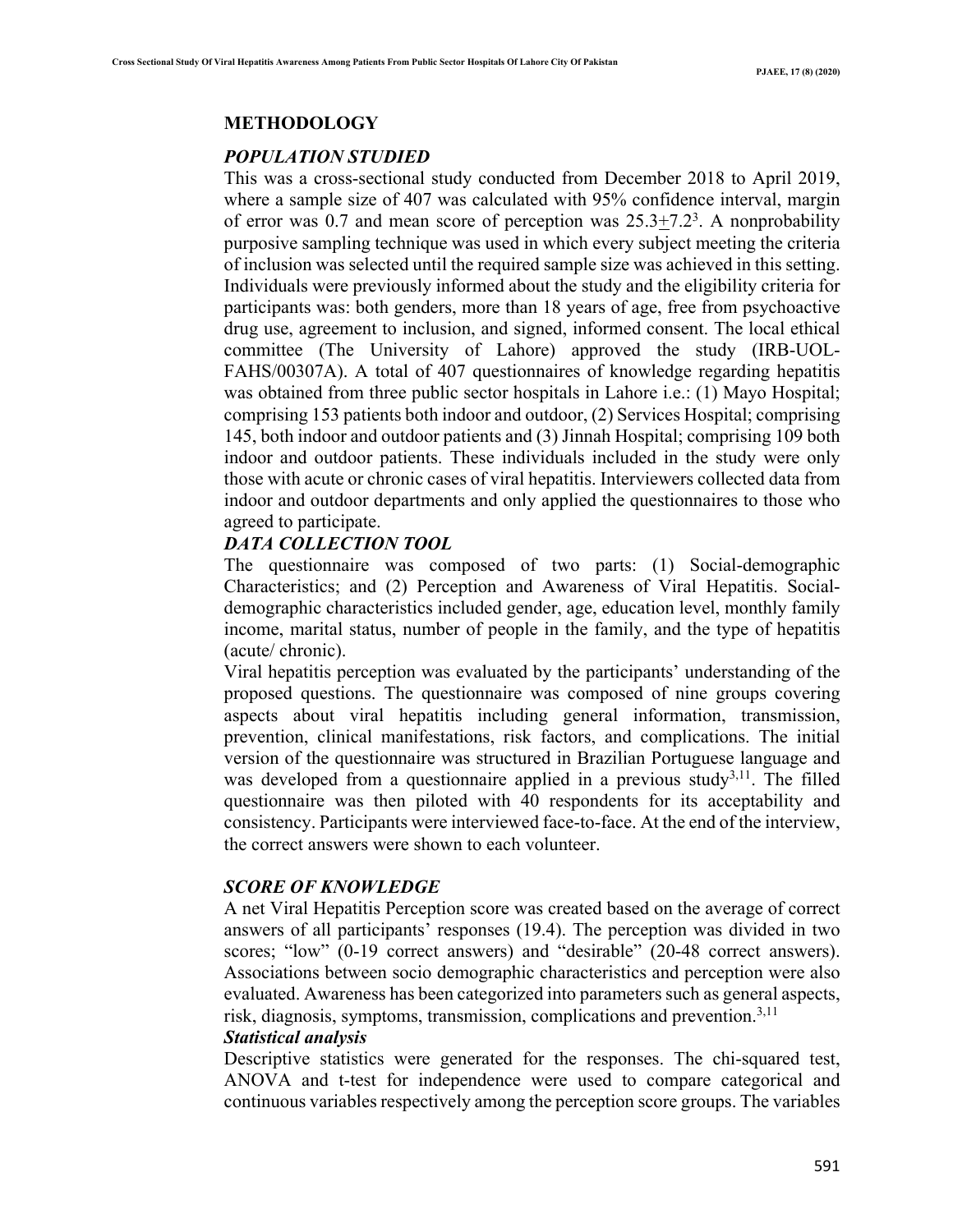that were associated with perception score categories were inserted into the logistic regression model using a forward stepwise method. The 95%CIs of the estimated odds ratios were also calculated, and a *p*-value was generated using the Statistical Package for the Social Sciences (SPSS v. 24.00).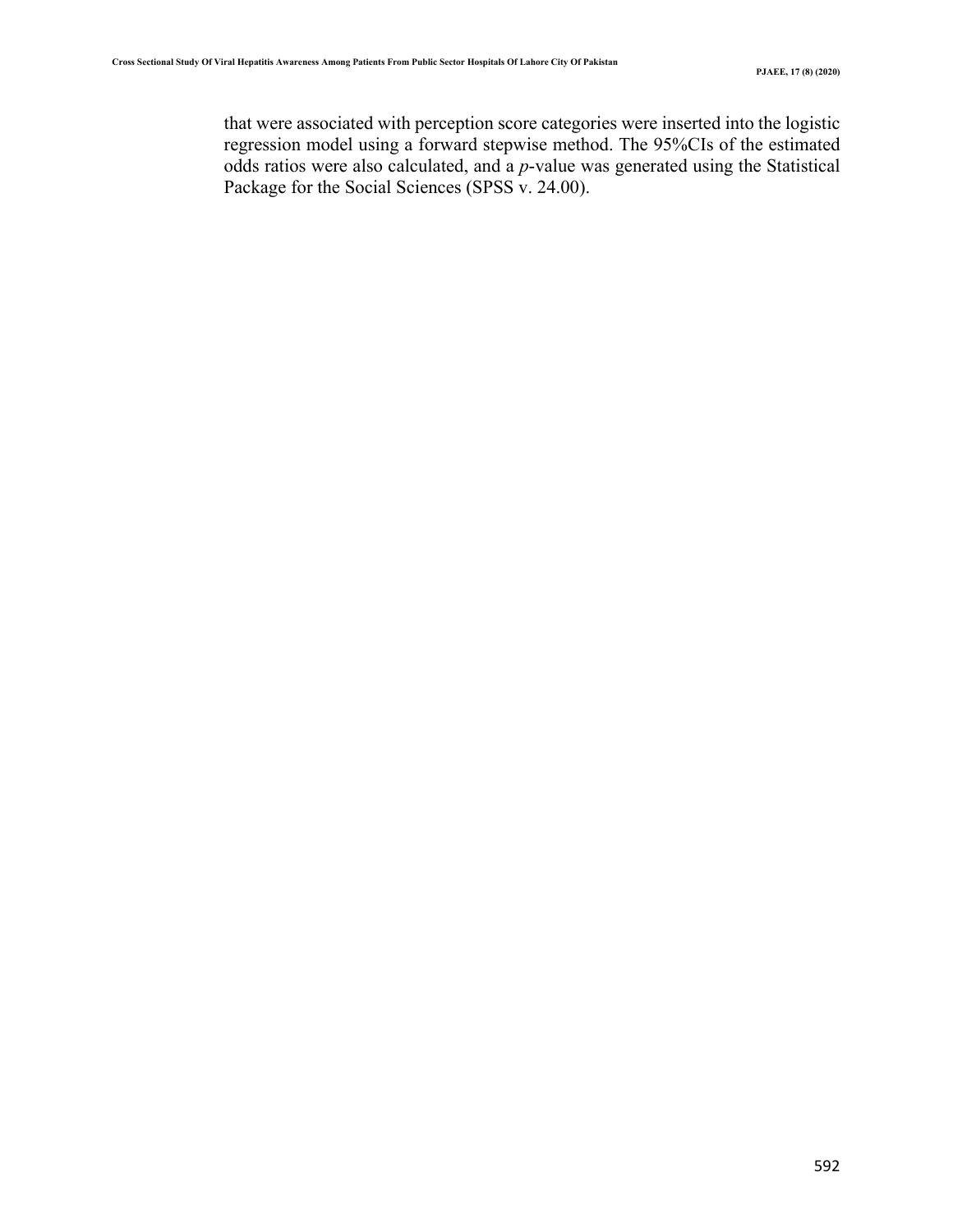|                          | Total,    | <b>Mayo</b> | <b>Services</b> | <b>Jinnah</b> |           |
|--------------------------|-----------|-------------|-----------------|---------------|-----------|
| <b>Variables</b>         | 407       | Hospital    | Hospital        | Hospital      | $p$ value |
|                          | n(%)      | $(n=153)$   | $(n=145)$       | $(n=109)$     |           |
| Gender                   |           |             |                 |               |           |
| Male                     | 163(40.0) | 29(17.8)    | 95(58.3)        | 39(23.9)      | 0.000     |
| Female                   | 244(60.0) | 124(50.8)   | 50(20.5)        | 70(28.7)      |           |
|                          |           |             |                 |               |           |
| Age                      |           |             |                 |               |           |
| $<$ 40                   | 182(44.7) | 75(41.2)    | 33(18.1)        | 74(40.7)      | 0.000     |
| $\geq 40$                | 225(55.3) | 78(34.7)    | 112(49.8)       | 35(15.6)      |           |
| <b>Education</b>         |           |             |                 |               |           |
| Illiterate               | 228(56.0) | 122(53.5)   | 63(27.6)        | 43(18.9)      | 0.000     |
| Primary                  | 28(6.9)   | 7(25.0)     | 21(75.0)        | 0(0.0)        |           |
| Middle                   | 64(15.7)  | 16(25.0)    | 20(31.3)        | 28(43.8)      |           |
| Secondary                | 44(10.8)  | 2(4.5)      | 25(56.8)        | 17(38.6)      |           |
| Undergraduate            | 27(6.6)   | 3(11.1)     | 12(44.4)        | 12(44.4)      |           |
| Graduate                 | 12(2.9)   | 1(8.3)      | 4(33.3)         | 7(58.3)       |           |
| Post Graduate            | 2(0.5)    | 2(100.0)    | 0(0.0)          | 0(0.0)        |           |
| Others                   | 2(0.5)    | 0(0.0)      | 0(0.0)          | 2(100.0)      |           |
|                          |           |             |                 |               |           |
| <b>Income</b>            |           |             |                 |               |           |
| Low                      | 136(33.4) | 66(48.5)    | 45(33.1)        | 25(18.4)      | 0.000     |
| Intermediate             | 111(27.3) | 48(43.2)    | 30(27.0)        | 33(29.7)      |           |
| High                     | 160(39.3) | 39(24.4)    | 70(43.8)        | 51(31.9)      |           |
|                          |           |             |                 |               |           |
| <b>Marital Status</b>    |           |             |                 |               |           |
| Single                   | 33(8.1)   | 5(15.2)     | 19(57.6)        | 9(27.3)       | 0.026     |
| Married                  | 369(90.7) | 146(39.6)   | 123(33.3)       | 100(27.1)     |           |
| Widowed                  | 4(1.0)    | 1(25.0)     | 3(75.0)         | 0(0.0)        |           |
| Divorced                 | 1(0.2)    | 1(100.0)    | 0(0.0)          | 0(0.0)        |           |
| Residential area         |           |             |                 |               |           |
| Urban                    | 324(79.6) | 106(32.7)   | 128(39.5)       | 90(27.8)      | 0.000     |
| Rural                    | 83(20.4)  | 47(56.6)    | 17(20.5)        | 19(22.9)      |           |
|                          |           |             |                 |               |           |
| Persons in home          |           |             |                 |               |           |
| 1                        | 10(2.5)   | 6(60.0)     | 0(0.0)          | 4(40.0)       | 0.000     |
| $\overline{c}$           | 11(2.7)   | 3(27.3)     | 0(0.0)          | 8(72.7)       |           |
| $\mathfrak{Z}$           | 68(16.7)  | 31(45.6)    | 24(35.3)        | 13(19.1)      |           |
| $\overline{\mathcal{A}}$ | 99(24.3)  | 42(42.4)    | 24(24.2)        | 33(33.3)      |           |
| 5                        | 94(23.1)  | 54(57.4)    | 15(16.0)        | 25(26.6)      |           |
| $\geq 6$                 | 125(30.7) | 17(13.6)    | 82(65.5)        | 26(20.8)      |           |
|                          |           |             |                 |               |           |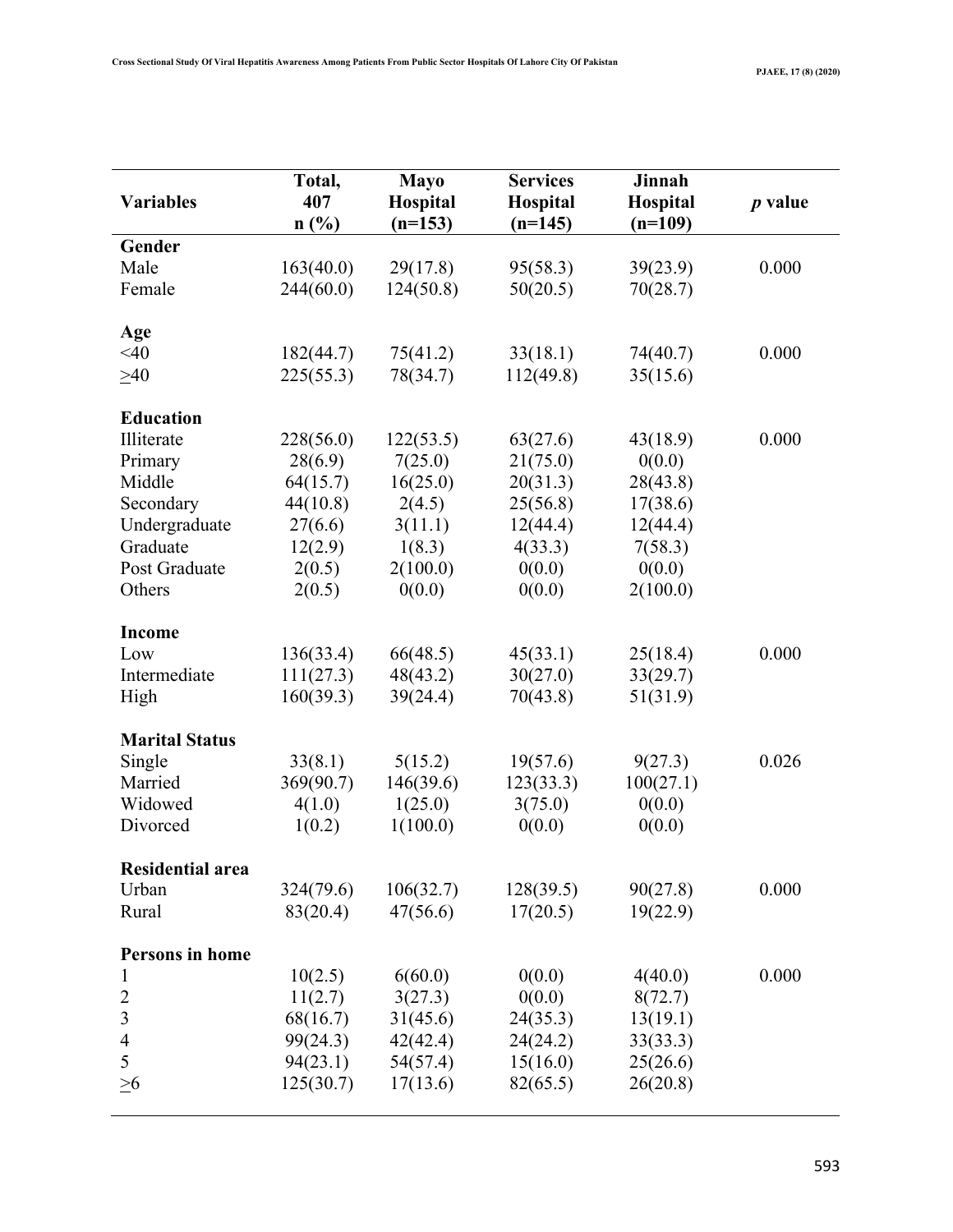| <b>Hepatitis</b> |           |           |           |          |       |
|------------------|-----------|-----------|-----------|----------|-------|
| Acute            | 233(57.2) | 107(45.9) | 36(15.5)  | 90(38.6) | 0.000 |
| Chronic          | 174(42.8) | 46(26.4)  | 109(62.6) | 19(10.9) |       |

### **RESULTS:**

### **Table 1: Socio demographic characteristics of Patients**

**TABLE 1:** The table shows the breakup of the selected sample with respect to the demographics. A total of 407 hepatitis patients were interviewed, majority of them were females (60%), with high Illiteracy rate (56.0%), married (90.7%), residents of urban areas (79.6%), had more than 6 persons in family (30.7%) and patients of acute hepatitis (57.2%). P-value, in the last column, is calculated to statistically signify the difference between the three selected hospitals. All the demographic variables were highly significantly different among the three hospitals (except marital status).

| <b>Statements</b>                            | n(%)      | <b>Mayo</b><br><b>Hospital</b> | <b>Services</b><br><b>Hospital</b> | Jinnah<br><b>Hospital</b> | p<br>value |
|----------------------------------------------|-----------|--------------------------------|------------------------------------|---------------------------|------------|
| General                                      |           |                                |                                    |                           |            |
| <b>Information</b>                           |           |                                |                                    |                           |            |
| There is<br>Hepatitis A                      | 189(46.4) | 19(12.4)                       | 134(92.4)                          | 36(33.0)                  | 0.000      |
| There is<br>Hepatitis B                      | 181(44.5) | 8(5.2)                         | 134(92.4)                          | 39(35.8)                  | 0.000      |
| There is<br>Hepatitis C                      | 247(60.7) | 48(31.4)                       | 134(92.4)                          | 65(59.6)                  | 0.000      |
| There is<br>Hepatitis D                      | 96(23.6)  | 10(6.5)                        | 59(40.7)                           | 27(24.8)                  | 0.000      |
| There is<br>Hepatitis E                      | 86(21.1)  | 6(3.9)                         | 58(40.0)                           | 22(20.2)                  | 0.000      |
| Viral hepatitis<br>can be cured              | 197(48.4) | 33(21.6)                       | 133(91.7)                          | 31(28.4)                  | 0.000      |
| There are<br>vaccines for<br>viral hepatitis | 200(49.1) | 41(26.8)                       | 129(89.0)                          | 30(27.5)                  | 0.000      |

### **Table 2: Correct Responses regarding Awareness and Perceptions of Viral Hepatitis**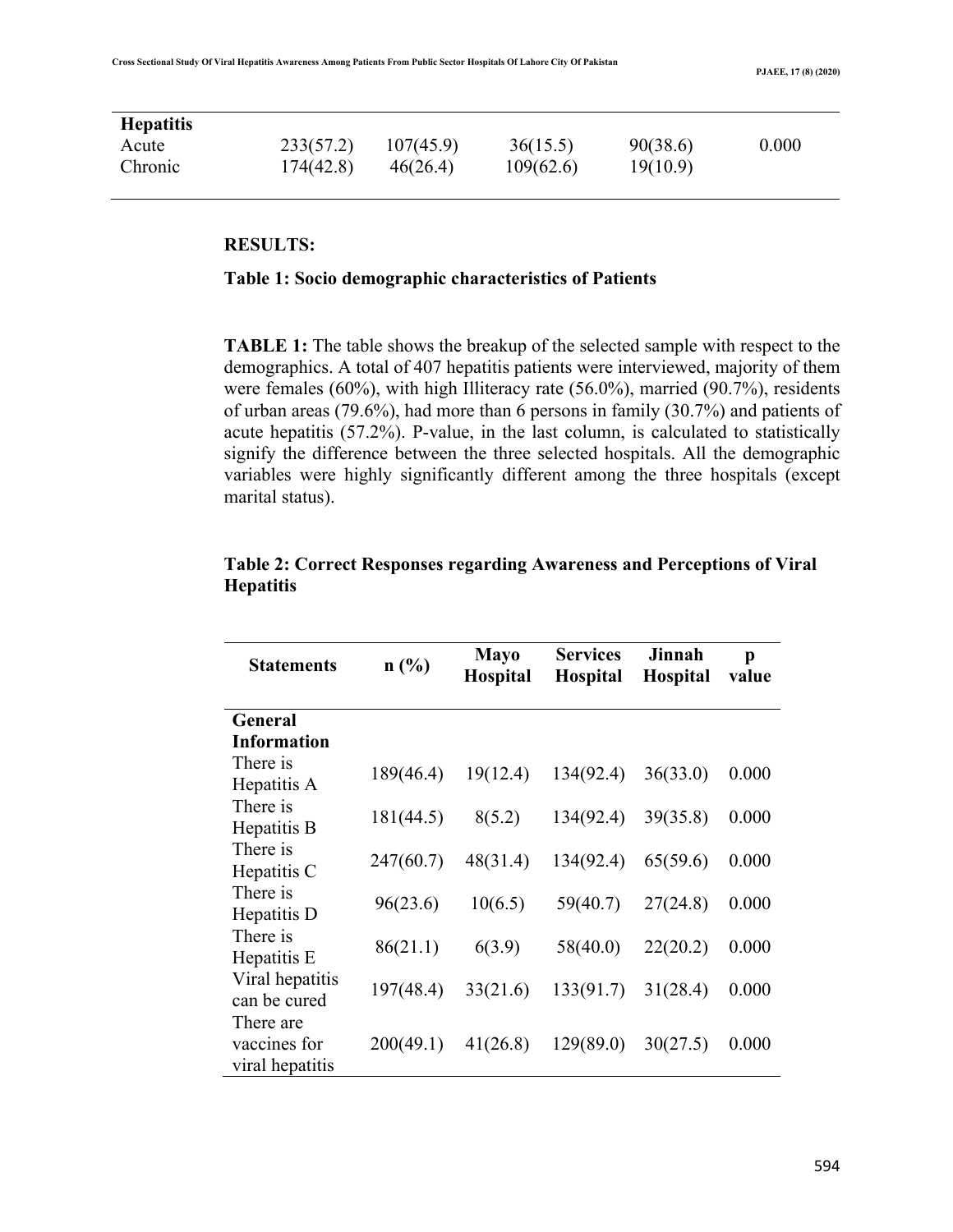**PJAEE, 17 (8) (2020)**

| One cannot                                 |           |           |           |          |       |
|--------------------------------------------|-----------|-----------|-----------|----------|-------|
| have the same<br>form of<br>hepatitis more | 126(31.1) | 30(19.6)  | 69(47.6)  | 27(24.8) | 0.000 |
| than once                                  |           |           |           |          |       |
| Agents that                                | 53(13.0)  | 9(5.9)    | 43(29.7)  | 1(0.9)   | 0.000 |
| cause hepatitis<br>There are               |           |           |           |          |       |
| differences                                |           |           |           |          |       |
| between acute                              | 94(23.1)  | 17(11.1)  | 44(30.3)  | 33(30.3) | 0.000 |
| and chronic<br>hepatitis                   |           |           |           |          |       |
| <b>Transmission</b>                        |           |           |           |          |       |
| By seafood                                 | 190(46.7) | 25(16.3)  | 144(99.3) | 21(19.3) | 0.000 |
| By blood                                   | 264(64.9) | 54(35.3)  | 128(88.3) | 82(75.2) | 0.000 |
| By sexual                                  | 164(40.3) | 16(10.5)  | 120(82.8) | 28(25.7) | 0.000 |
| contact<br>By untreated                    |           |           |           |          |       |
| water or                                   |           |           | 134(92.4) |          | 0.000 |
| vegetables                                 | 195(47.9) | 26(17.0)  |           | 35(32.1) |       |
| People at risk:                            |           |           |           |          |       |
| A clinical                                 |           |           |           |          |       |
| laboratory<br>worker                       | 122(30.0) | 21(13.7)  | 57(39.3)  | 44(40.4) | 0.000 |
| A hospital                                 |           |           |           |          |       |
| employee                                   | 137(33.7) | 32(20.9)  | 63(43.4)  | 42(38.5) | 0.000 |
| A drug user                                | 174(42.8) | 33(21.6)  | 94(64.8)  | 47(43.1) | 0.000 |
| A person who                               |           |           |           |          |       |
| has tattoos or                             | 95(23.3)  | 18(11.8)  | 46(31.7)  | 31(28.4) | 0.000 |
| piercings<br><b>Diagnosis</b>              |           |           |           |          |       |
| By Blood test                              | 277(68.1) | 105(68.6) | 109(75.2) | 63(57.8) | 0.013 |
| <b>Symptoms:</b>                           |           |           |           |          |       |
| Absence of                                 | 198(48.6) | 52(34.0)  | 119(82.1) | 27(24.8) | 0.000 |
| symptoms                                   |           |           |           |          |       |
| Symptoms can<br>appear after               |           |           |           |          |       |
| years post                                 | 167(41.0) | 44(28.8)  | 82(56.6)  | 41(37.6) | 0.000 |
| infection                                  |           |           |           |          |       |
| Fever                                      | 314(77.1) | 104(68.0) | 136(93.8) | 74(67.9) | 0.000 |
| Jaundice                                   | 269(66.1) | 111(72.5) | 97(66.9)  | 61(56.0) | 0.019 |
| <b>Complications:</b>                      |           |           |           |          |       |
| Cirrhosis<br>Liver cancer                  | 85(20.9)  | 12(7.8)   | 56(38.6)  | 17(15.6) | 0.000 |
| Loss of body                               | 188(46.2) | 69(45.1)  | 83(57.2)  | 36(33.0) | 0.001 |
| movements                                  | 170(41.8) | 76(49.7)  | 63(43.4)  | 31(28.4) | 0.002 |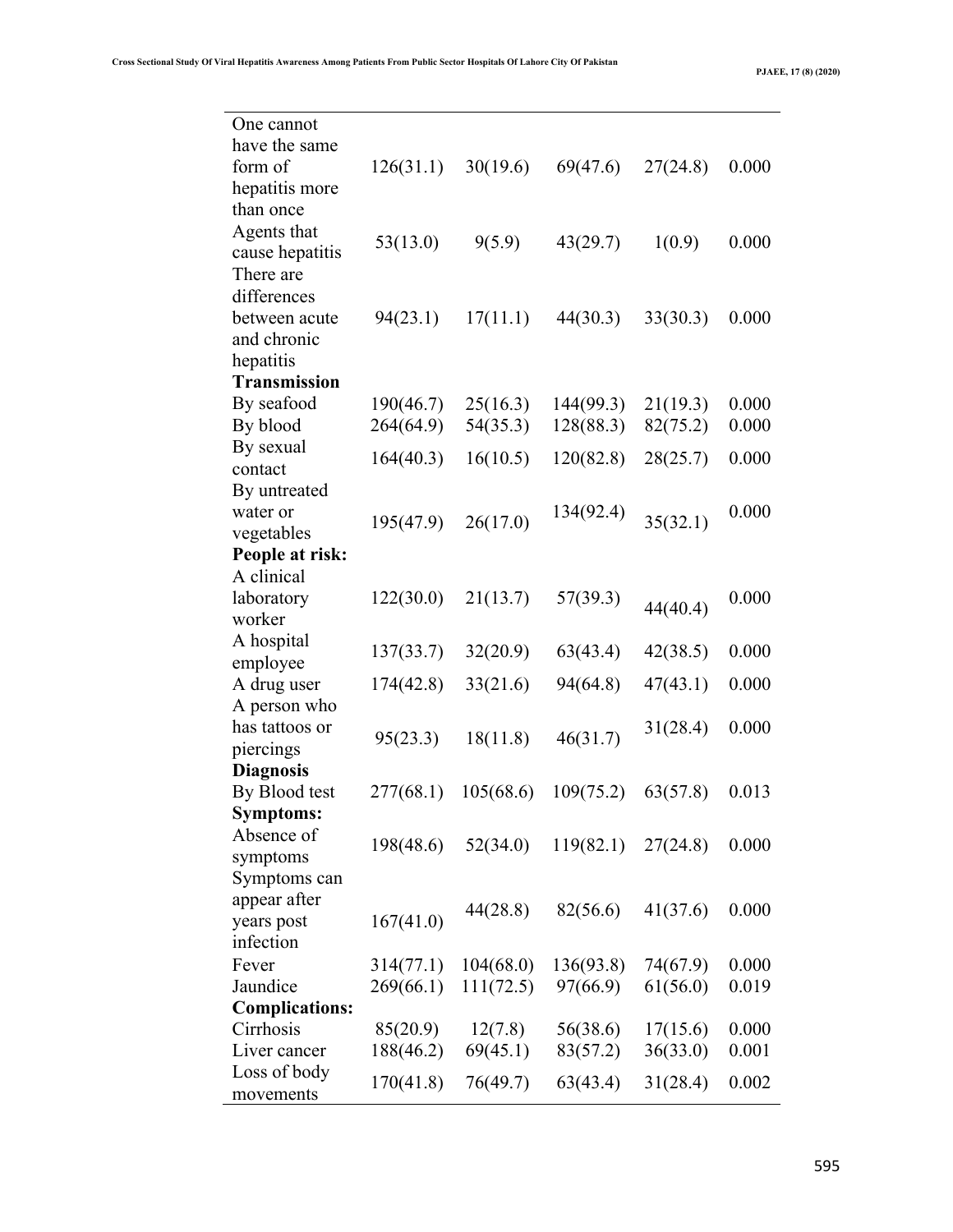| Bleeding from<br>the mouth                     | 184(45.2) | 84(54.9) | 60(41.4)  | 40(36.7) | 0.007 |
|------------------------------------------------|-----------|----------|-----------|----------|-------|
| Blood in stool                                 | 103(25.3) | 24(15.7) | 64(44.1)  | 15(13.8) | 0.000 |
| <b>Prevention:</b><br>Disinfectant             |           |          |           |          |       |
| tanks and<br>sewerage<br>system                | 289(71.0) | 80(52.3) | 135(93.1) | 74(67.9) | 0.000 |
| Treated water                                  | 266(65.4) | 75(49.0) | 143(98.6) | 48(44.0) | 0.000 |
| Providing<br>vaccine                           | 181(44.5) | 21(13.7) | 128(88.3) | 32(29.4) | 0.000 |
| Selecting blood<br>donors without<br>hepatitis | 252(61.9) | 76(49.7) | 132(91.0) | 44(40.4) | 0.000 |
| Using condoms                                  | 166(40.8) | 19(12.4) | 120(82.8) | 27(24.8) | 0.000 |

Perception and awareness about hepatitis is a multi-factor phenomena. Different factors play different roles in generating and developing this perception. **Table 2**  shows the awareness and perception for all these factors individually.  $1<sup>st</sup>$  column shows the score, both in absolute and in percentage form; columns 2, 3 and 4 show these scores for the three selected hospitals while the last column shows the p-value to signify the difference in perception, between the three hospitals.

When asked about the existence of hepatitis, majority were aware about the existence of hepatitis C (60.7%) whereas only 23.6% and 21.1% were aware about the existence of hepatitis D and E respectively. Among the three hospitals, respondents from Services Hospital had a higher level of knowledge about various types of hepatitis.

Majority were unaware about the remedy of viral hepatitis (48.4%) whereas patients from Services Hospital were more aware among the three hospitals. Only 19.6% patients from Mayo Hospital knew that one cannot have the same form of hepatitis more than once, whereas 24.8% and 47.6% patients from Jinnah and Services hospital respectively had knowledge regarding this question. Only a few of them were aware about the agents that cause hepatitis as 13.0% respondents had correctly marked the right response among the three hospitals. 23.1% were able to recognize the differences between acute and chronic hepatitis.

Transmission of hepatitis through blood was correctly answered by most patients. Majority were unaware that a person who has tattoos or piercings will be on risk of hepatitis, whereas almost 43% knew that a drug user might be at a higher risk on acquiring hepatitis. Many of the patients (68.1%) correctly knew that hepatitis can be diagnosed through blood test.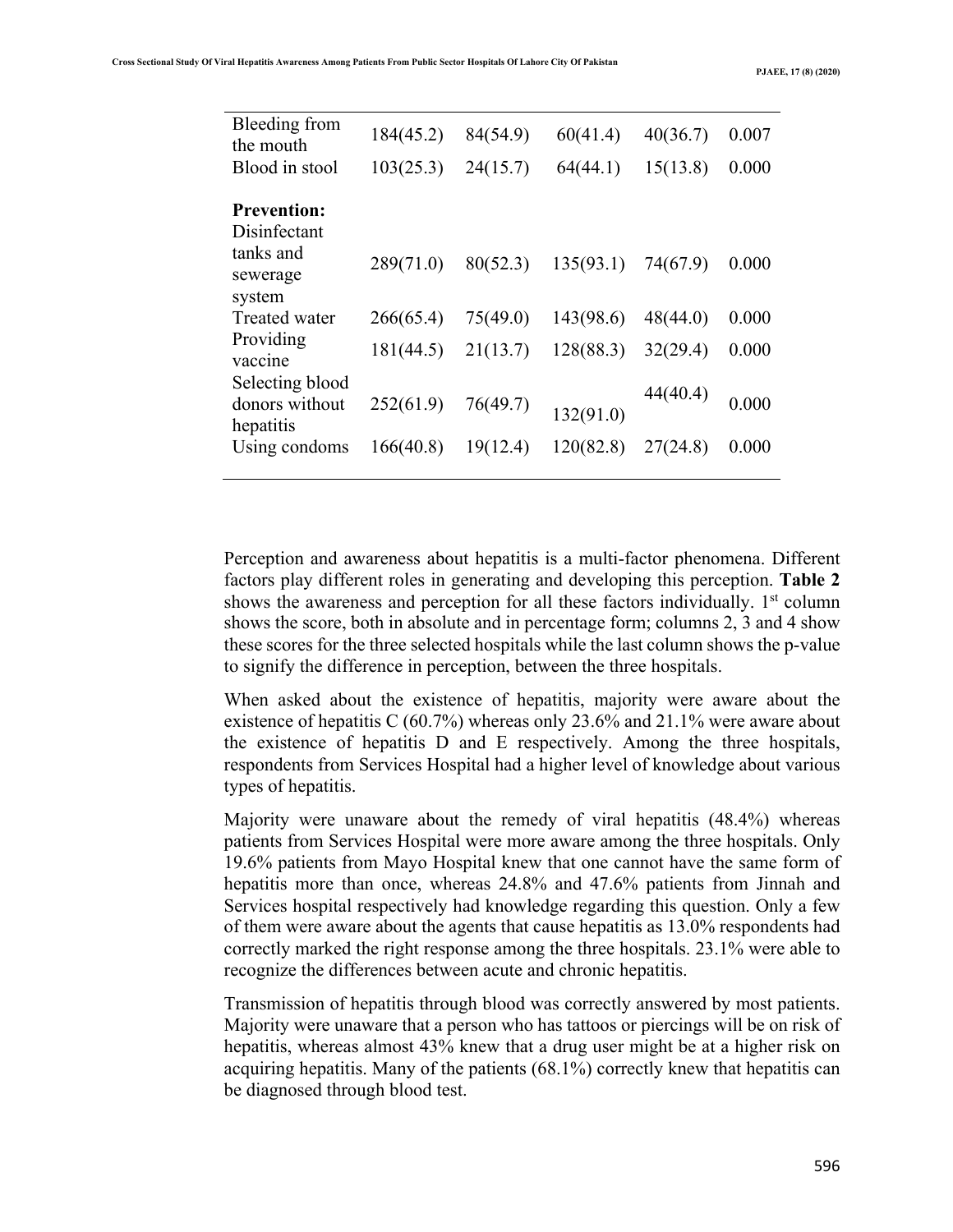Cirrhosis as a complication of hepatitis was not correctly answered by majority of the patients.

Overall the highest percentage of correct responses was from the patients of Services Hospital. A significant difference was observed among all three setups regarding the responses of all questions.

| <b>Variables</b>        | <b>Mean of</b><br>Knowledge |           | <b>Knowledge Score</b> |       |
|-------------------------|-----------------------------|-----------|------------------------|-------|
|                         | $Score(\pm SD)$             | Low       | <b>Desirable</b>       |       |
|                         |                             |           |                        |       |
| Gender                  |                             |           |                        |       |
| Male                    | 24.87+9.43                  | 40(24.5)  | 123(75.5)              | 0.000 |
| Female                  | $15.82 + 8.61$              | 163(66.8) | 81(33.2)               |       |
| Age                     |                             |           |                        |       |
| <40                     | $18.27 + 9.42$              | 100(54.9) | 82(45.1)               | 0.032 |
| $>40$                   | $20.39 + 10.33$             | 103(45.8) | 122(54.2)              |       |
| <b>Education</b>        |                             |           |                        |       |
| Illiterate              | $16.47 + 8.51$              | 145(63.6) | 83(36.4)               | 0.000 |
| Primary                 | 24.07+7.29                  | 7(25.0)   | 21(75.0)               |       |
| Middle                  | $17.81 + 11.51$             | 32(50.0)  | 32(50.0)               |       |
| Secondary               | 25.91+9.36                  | 11(25.0)  | 33(75.0)               |       |
| Undergraduate           | $28.81 + 8.10$              | 5(18.5)   | 22(81.5)               |       |
| Graduate                | 27.00+5.72                  | 1(8.3)    | 11(91.7)               |       |
| Post Graduate           | $14.00+0.00$                | 2(100.0)  | 0(0.0)                 |       |
| Others                  | 37.00+0.00                  | 0(0.0)    | 2(100.0)               |       |
| <b>Income</b>           |                             |           |                        |       |
| Low                     | $17.12 + 9.13$              | 85(62.5)  | 51(37.5)               | 0.000 |
| Intermediate            | $18.13 + 9.89$              | 66(59.5)  | 45(40.5)               |       |
| High                    | $22.33 + 10.08$             | 52(32.5)  | 108(67.5)              |       |
| <b>Marital Status</b>   |                             |           |                        |       |
| Single                  | 25.88+8.81                  | 8(24.2)   | 25(75.8)               | 0.001 |
| Married                 | $18.81 + 9.88$              | 193(52.3) | 176(47.7)              |       |
| Widowed                 | $25.75 + 10.50$             | 1(25.0)   | 3(75.0)                |       |
| Divorced                | $16.00+0.00$                | 1(100.0)  | 0(0.0)                 |       |
| <b>Residential area</b> |                             |           |                        |       |
| Urban                   | $20.23 + 10.30$             | 147(45.4) | 177(54.6)              | 0.000 |

## **Table 3: Knowledge Score according to Demographic characteristics of Patients**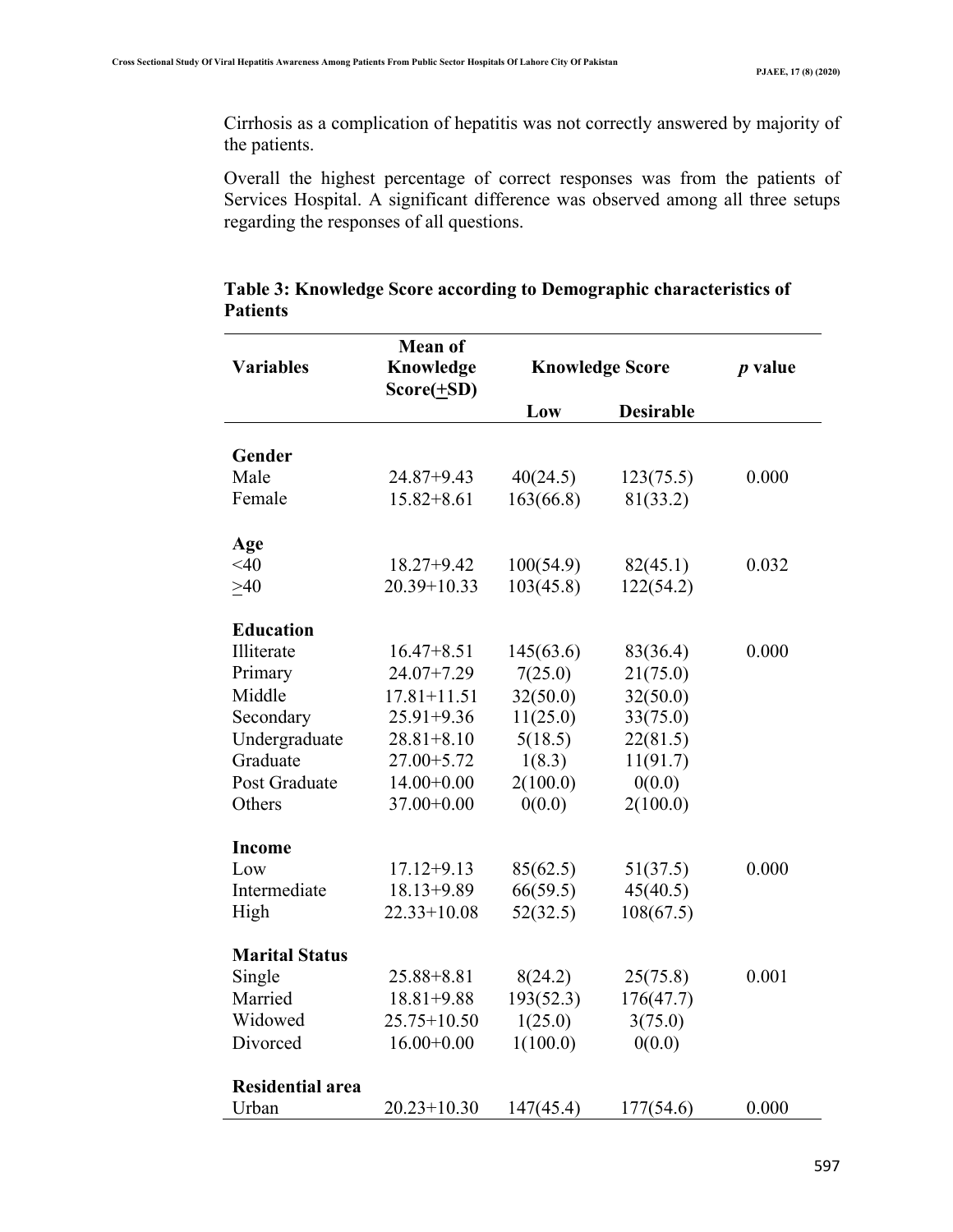| 0.000 |
|-------|
|       |
|       |
|       |
|       |
|       |
|       |
|       |
| 0.000 |
|       |
|       |
|       |
|       |

**TABLE 3:** Perception and awareness have been further modified into knowledge scores for making the comparison easier and mathematical. The knowledge score has been calculated on the basis of average correct responses from all of the patients. Then it has been further categorized into low and desirable knowledge scores taking 19.4+9.9 as cut off, scores from 0 to 19 considered as low and 20 to 48 were considered as desirable scores. From the three hospitals, only patients from Services Hospital have the desirable score i.e. 28.3+5.0, whereas the patients from Jinnah and Mayo Hospital have scores 15.7+10.5 and 13.1+5.2 respectively. Patients from Mayo Hospital have the lowest score among all. From **Table 3** we came to know that males have a higher mean score in comparison to females i.e. 24.87+9.43 vs. 15.82+8.61. With regard to education, desirable knowledge score was most common (91.0%) among graduated patients. Whereas patients belonging to a higher income group showed the maximum percentage (67.5%) of desirable knowledge score. Residents of urban areas had higher mean scores of correct responses in comparison to rural residents. Number of persons in family played a vital role in achieving maximum desirable score (71.2%) with mean scores as 22.58+10.28 among all the others. With regard to hospitals, Services Hospital achieved the maximum desirable score (93.1%). There is a significant difference observed in all the studied demographic variables and knowledge scores (pvalue $<0.05$ ).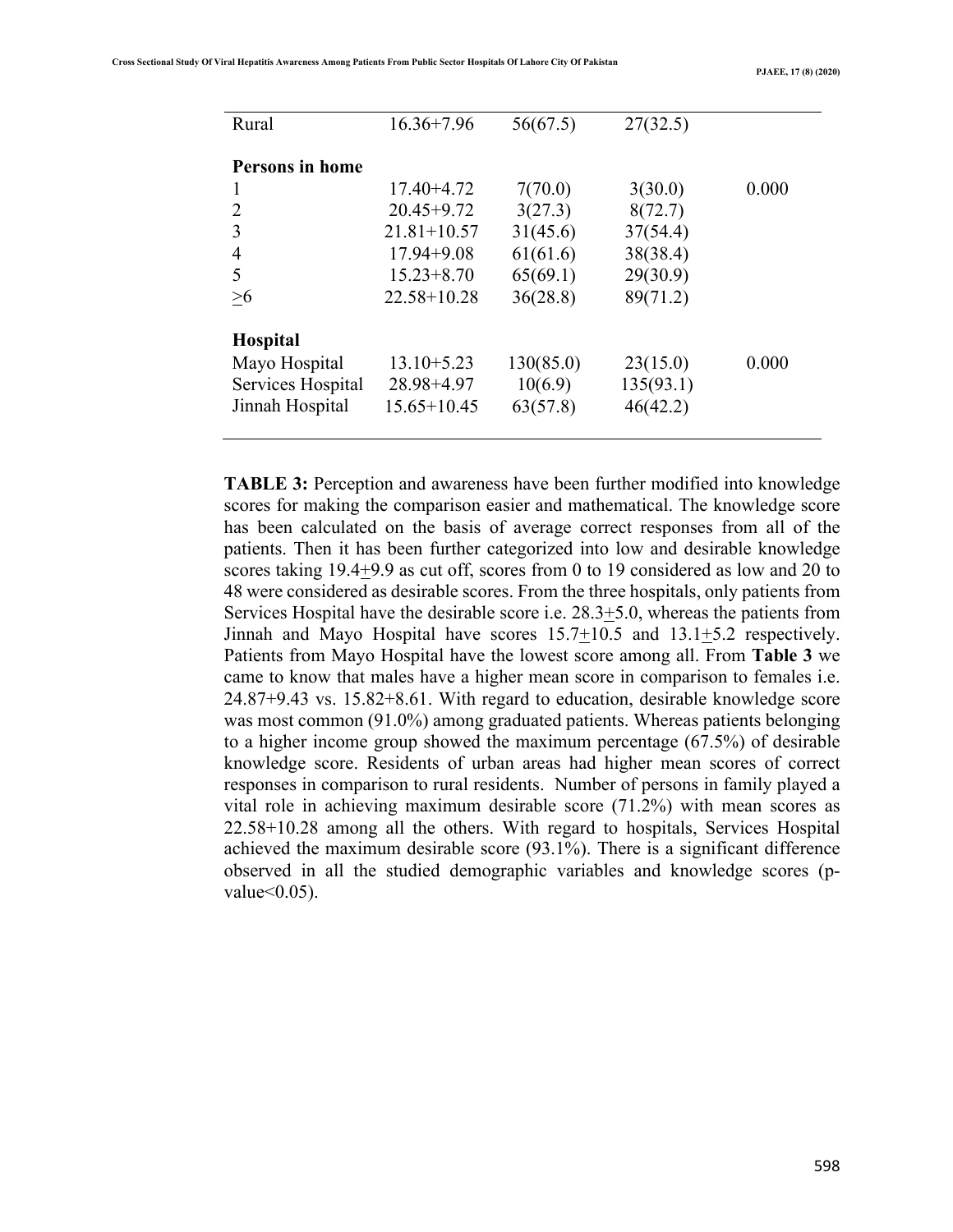| <b>Variables</b>            | B        | S.E   | Wald   | df           | Sig.  | Exp(B)             |
|-----------------------------|----------|-------|--------|--------------|-------|--------------------|
| Constant                    | $-4.841$ | 0.805 | 36.153 | $\mathbf{1}$ | 0.000 | 0.008              |
| <b>Educational</b><br>Level | 0.521    | 0.091 | 32.893 | 1            | 0.000 | 1.684-<br>0.627    |
| Persons in<br>Home          | 0.292    | 0.103 | 8.000  | 1            | 0.005 | 1.339-<br>0.572    |
| <b>Hospital</b>             | 0.512    | 0.156 | 10.777 | $\mathbf{1}$ | 0.001 | 1.669-<br>0.625    |
| <b>Hepatitis type</b>       | 1.674    | 0.252 | 44.248 | 1            | 0.000 | $5.335-$<br>0.842  |
| <b>Residential</b><br>Area  | $-0.811$ | 0.299 | 7.371  | 1            | 0.007 | $0.444 -$<br>0.309 |

| Table 4: Multivariate Logistic Regression Model for Knowledge Scores |  |  |
|----------------------------------------------------------------------|--|--|
|                                                                      |  |  |

### **TABLE 4:**

Multinomial regression analysis is applied with perception and awareness of hepatitis being a dependent variable and the demographics, given in 1<sup>st</sup> column, as its explanatory variables. The model is statistically viable with -2 Log Ratio and is significant on chi-square scale with classification index being 83.7%. Evidently, all explanatory variables are statistically significant with considerably small standard errors which shows their consistency (p-value  $\leq$  0.05). As a matter of fact, awareness and perception about hepatitis depends positively upon all the given explanatory variables except residential area, upon which it depends negatively.

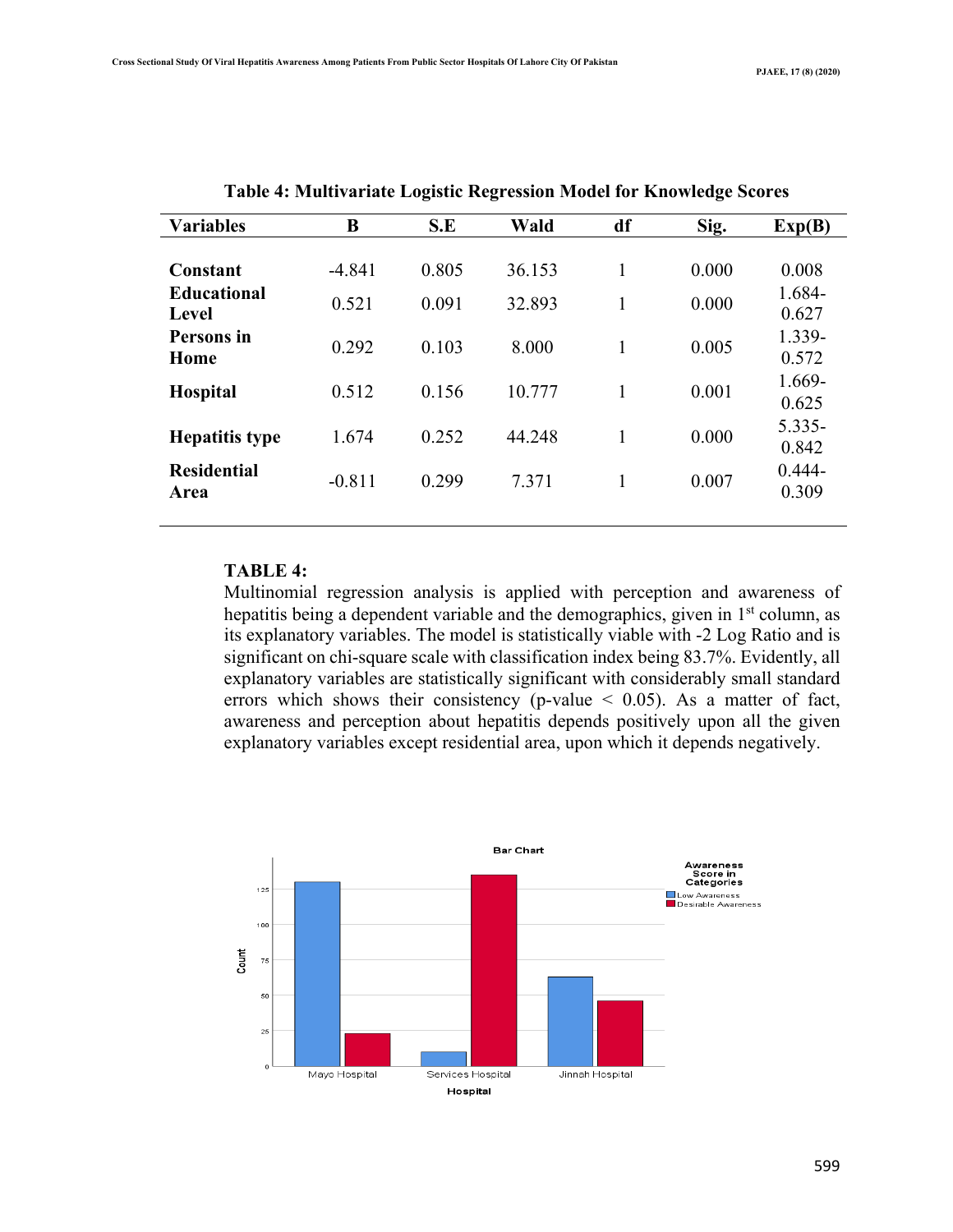### **FIGURE 1: Awareness Score according to Hospitals**

It is evident from the figure that only Services Hospital has achieved desirable awareness, whereas low awareness is observed in patients of Mayo Hospital.

### **DISCUSSION:**

Viral hepatitis is a major public health problem worldwide. Viruses of Hepatitis A and E are transmitted orally. Hepatitis B, C and G are transmitted parentally, due to injury with contaminated sharp instruments, sharing of needles or by sexual contact and also through perinatal transmission from mother to child.<sup>12</sup>

The current study was aimed to assess the knowledge about viral hepatitis among patients of three different hospitals of Lahore. A total of 407 hepatitis patients were interviewed, majority of them were females (60%), with high Illiteracy rate  $(56.0\%)$ , married  $(90.7\%)$  and residents of urban areas  $(79.6\%)$  which is in accordance to a study conducted by Talpur AA in  $2007$ <sup>13,14</sup>

All the demographic variables were significantly different among the three hospitals. It was observed that females have more knowledge of viral hepatitis than males which is in accordance to the study conducted by Khuwaja AK in 2002.<sup>14</sup>

In current study most of the patients belong to the age group  $> 40$ , with mean score of knowledge  $(20.39\pm10.33)$  which is statistically different. This indicates that patients with older age are more likely to be aware of hepatitis.15

Majority of patients have general information regarding Hepatitis A, B, C but they don't have enough knowledge about Hepatitis D and E. The patients were unaware of the existence of Hepatitis D and E which is very uncommon and they also did not know the difference between acute and chronic hepatitis.<sup>3</sup>

The reason behind the low knowledge of HEV could be related to the absence of routine checkup, lack of awareness and specific HEV diagnosis by doctors and laboratories.<sup>16</sup>

In the study conducted by Taylor VM in 2006,it was reported that 54% of the participants knew that hepatitis can spread during sexual intercourse, blood transfusion, through water or vegetables. 13, 17,18

It was reported in current study that 49.1 % patients were aware that there was a vaccination available for Viral Hepatitis and 48.4% people knew that viral hepatitis was curable. These results were similar to the study conducted by Khan N.<sup>19</sup>

Knowledge about the complication of hepatitis like liver cirrhosis and liver cancer were low in patients which was not similar to other studies. <sup>17,18,20</sup>

In the study conducted by Mansour-Ghanaei R in 2013, they reported that patients have desirable knowledge towards the disease, its transmission, symptoms, complications, preventions and treatment but all of these results were not similar with current study. $20$ 

The mean knowledge score of viral hepatitis was higher in males than in females  $(24.87\pm9.43, 15.82\pm8.61)$  which was in accordance to different studies. <sup>19,20</sup>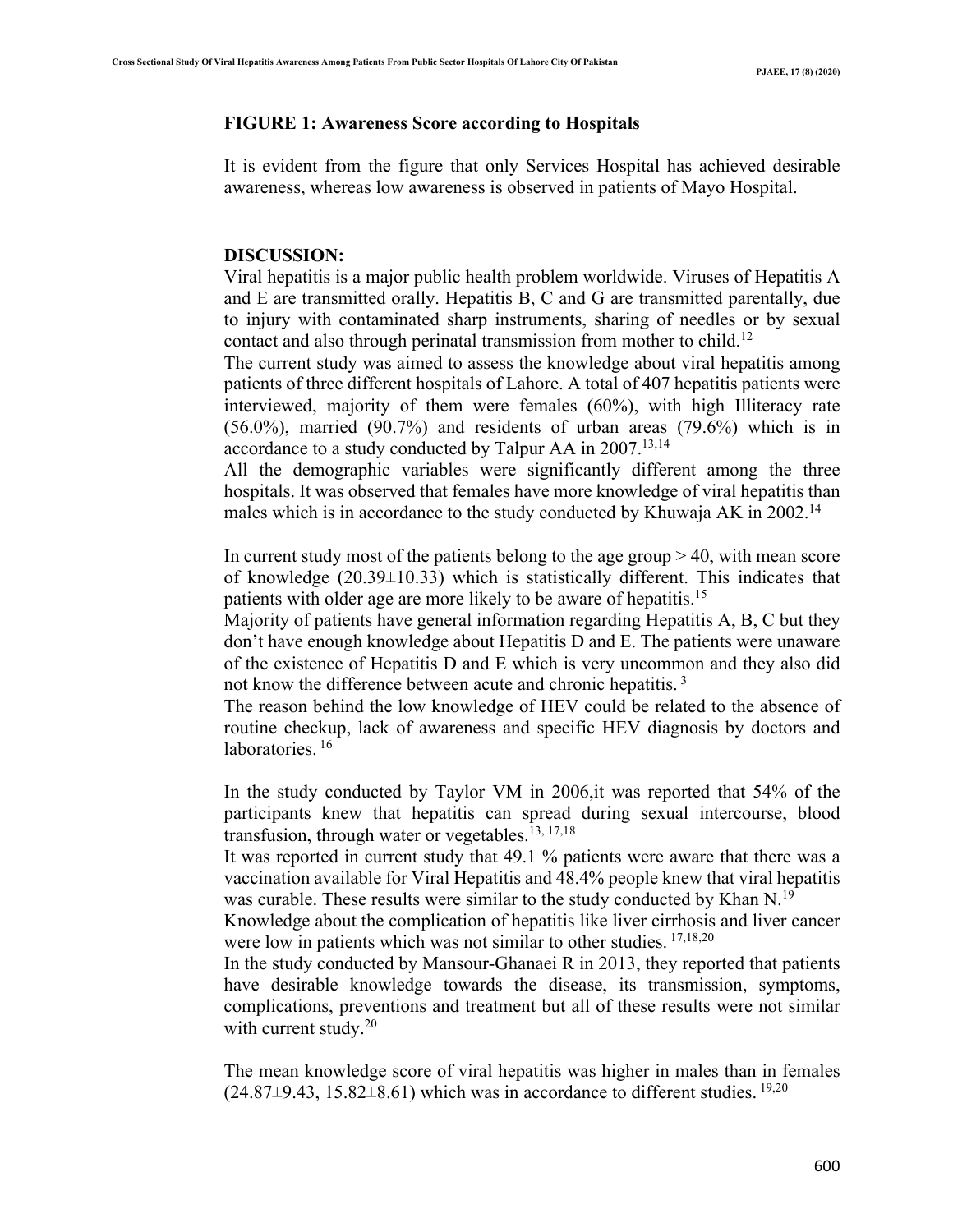In another study conducted by Ahmadi et al. on health care workers' knowledge and attitude towards Hepatitis B, it was observed that majority of health care workers have moderate knowledge and they found that the female health care workers were more knowledgeable about HBV infection than males, which contradicts with the current study. $20$ 

The results of this study reported that the graduated patients had desirable knowledge score (91.0%). There was a significant difference between knowledge score among all levels of education (p-value  $< 0.05$ ). <sup>13,21</sup>

In current study, residents of urban areas had higher mean scores of correct responses in comparison to rural residents, which was similar to a study conducted by Wu E in 2015, which reported that the HCV knowledge of US patients was higher than that of the Chinese patients.

Multivariate analysis depicted that educational level, persons in family, hospital, hepatitis type and residential area played a vital role in explaining the knowledge score (p-value  $0.05$ ). <sup>7</sup>

The poor perception of knowledge was observed in Mayo and Jinnah Hospital (13.10+5.23, 15.65+10.45) which is significantly associated with Education Level, Hospital, Hepatitis type Residential area and Persons in home.

### **CONCLUSIONS:**

This study showed a low level of knowledge among patients who are already diagnosed with any type of hepatitis. The chronic hepatitis patients have a higher score of knowledge in comparison to patients of acute hepatitis. Furthermore gender, age, education, income, residential and marital status are significantly associated with knowledge score. Patients from Services Hospital have maximum score among all this which might be due to the guidance and awareness program arranged by their paramedical staff. One-on-one sessions with patients must be conducted for their advocacy and counselling regarding transmission, clinical manifestations, complications and prevention of hepatitis.

### **LIMITATIONS:**

To the best of our knowledge awareness is based on general aspects, risk, diagnosis, symptoms, transmission, complications and prevention. But if there might be some other parameter/s that has been missed out then, this study will be deficient there. The second area where this study will be deficient is that the data has been collected from Punjab region only and specifically from Government sector hospitals, so there might be some difference between public and private sector hospitals.

### **RECOMMENDATIONS:**

If patients were to be guided throughout the hospitalization and medication procedure then awareness might be increased. Or we can say that if we could enhance the literacy rate, then it might work for future.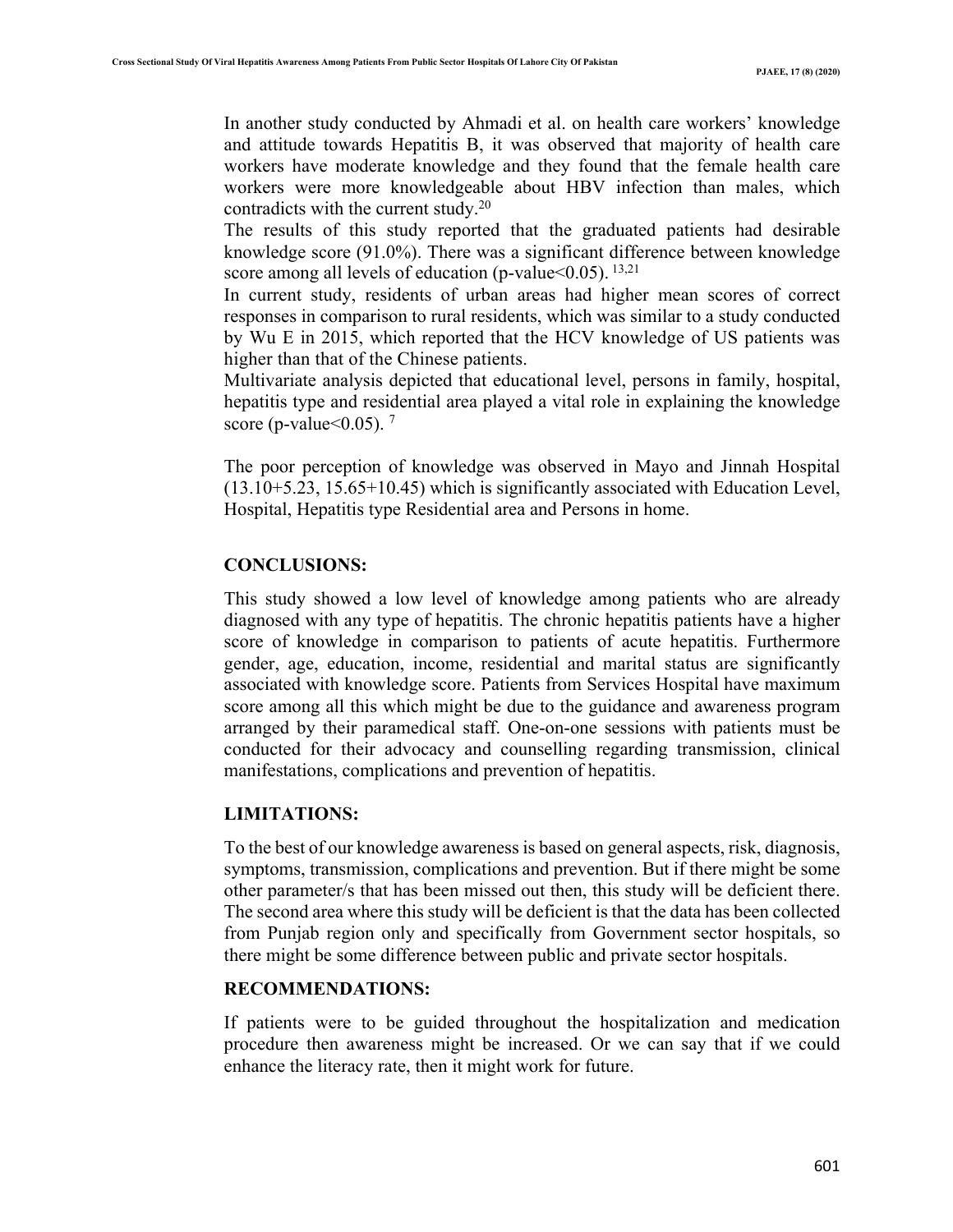### **REFERENCES**

1. Focaccia R. Tratado de hepatites virais e doenças associadas. *São Paulo: Atheneu* 2013.

2. Brasil MdS. Boletim Epidemiológico. Hepatites Virais. *Boletim de Hepatites* 2017; **48**(68): 9-13.

3. Cruz H, de Paula V, Villar L. A cross-sectional study of viral hepatitis perception among residents from southeast and north regions of Brazil. *International Journal of Environmental Research and Public Health* 2018; **15**(2): 189.

4. Stuart L. TRANSFORMING OUR WORLD: The 2030 Agenda for Sustainable Development A/RES/70/1: THEME: statement,'Do not leave Indigenous Australians behind'. 2017.

5. Villar LM, Cruz HM, Barbosa JR, Bezerra CS, Portilho MM, de Paula Scalioni L. Update on hepatitis B and C virus diagnosis. *World journal of virology* 2015; **4**(4): 323.

6. Ataei B, Shirani K, Alavian SM, Ataie M. Evaluation of Knowledge and Practice of Hairdressers in Women's Beauty Salons in Isfahan about Hepatitis B, Hepatitis C, and AIDS in 2010 and 2011. *Hepatitis monthly* 2013; **13**(3).

7. Wu E, Chen X, Guan Z, et al. A comparative study of patients' knowledge about hepatitis C in the United States and in urban and rural China. *Hepatology international* 2015; **9**(1): 58-66.

8. Mesfin YM, Kibret KT. Assessment of knowledge and practice towards hepatitis B among medical and health science students in Haramaya University, Ethiopia. *PloS one* 2013; **8**(11): e79642.

9. ul Haq N, Hassali MA, Shafie AA, Saleem F, Farooqui M, Aljadhey H. A cross sectional assessment of knowledge, attitude and practice towards Hepatitis B among healthy population of Quetta, Pakistan. *BMC Public Health* 2012; **12**(1): 692.

10. Strong C, Hur K, Kim F, Pan J, Tran S, Juon H-S. Sociodemographic characteristics, knowledge and prevalence of viral hepatitis infection among Vietnamese Americans at community screenings. *Journal of immigrant and minority health* 2015; **17**(1): 298-301.

11. Cruz HM, Barbosa JR, Colares JKB, et al. Cross-sectional study to determine viral hepatitis knowledge in different urban populations in Brazil. *World journal of hepatology* 2018; **10**(11): 867.

12. Ishak KG. Pathologic features of chronic hepatitis: a review and update. *American Journal of Clinical Pathology* 2000; **113**(1): 40-55.

13. Talpur AA, Memon N, Solangi R, Ghumro A. Knowledge and attitude of patients towards hepatitis B and C. *Pak J surg* 2007; **23**(3): 162-5.

14. Khuwaja A, Qureshi R, Fatmi Z. Knowledge about hepatitis B and C among patients attending family medicine clinics in Karachi. 2002.

15. Denniston MM, Klevens RM, McQuillan GM, Jiles RB. Awareness of infection, knowledge of hepatitis C, and medical follow‐up among individuals testing positive for hepatitis C: National Health and Nutrition Examination Survey 2001‐2008. *Hepatology* 2012; **55**(6): 1652-61.